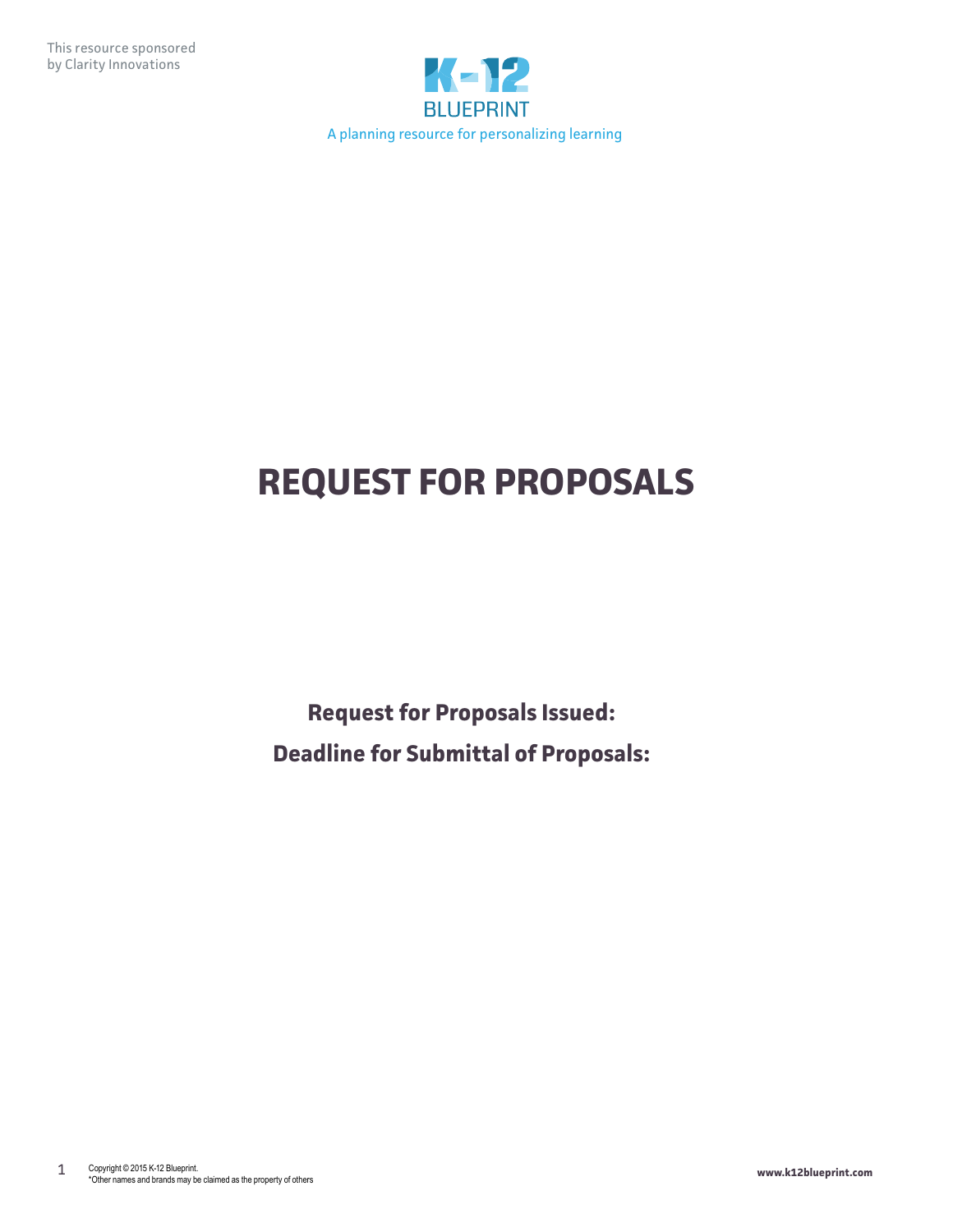# **I. INSTRUCTIONS**

The \_\_\_\_\_\_\_\_\_\_\_\_\_\_\_\_ is seeking proposals from qualified consulting firms to assist the District in \_

Interested firms are invited to submit one original signed proposal and five (5) separate digital copies (individual CDs or flash drives) in PDF format. The proposal shall be made in the format provided and the complete proposal, together with any and all additional materials, shall be enclosed in a sealed envelope addressed and delivered no later than \_\_\_\_\_\_\_\_\_\_\_ to the following address:

This Request for Proposals (RFP) does not commit \_\_\_\_\_\_\_\_\_\_\_\_ to award a contract or pay any costs incurred in the preparation of a proposal responsive to this request. The District reserves the right to accept all or part of any proposal or to cancel in part or in its entirety this RFP. The District further reserves the right to accept the proposal that it considers to be in the best interest of the District.

All requirements must be addressed in your proposal. Non-responsive proposals will not be considered. All proposals, whether selected or rejected, shall become the property of the District. Firms are responsible for checking the website periodically for any updates or revisions to the RFP.

## **Requests for Information**

Questions related to this RFP should be submitted in writing to \_\_\_\_\_\_\_\_\_\_ no later than \_\_\_\_\_\_\_\_\_\_\_\_\_\_.

## **II. BACKGROUND**

*Organization Background*

# **III. SCOPE OF WORK**

The \_\_\_\_\_\_\_\_\_\_\_\_\_ is seeking to \_\_\_\_\_\_\_\_\_\_\_\_ and is looking for collaboration and assistance from qualified firms who can satisfactorily provide the following:

*Project Purpose*

# **IV. CONTENTS FOR PROPOSALS**

In order for proposals to be considered, said proposal must be clear, concise, complete, well organized and demonstrate both respondent's qualifications and its ability to follow instructions. The quality of answers, not length of responses or visual exhibits, is important in the proposal.

The proposal shall be organized in the format listed below and shall be limited to\_\_\_\_\_\_\_ pages (excluding attachments and appendices). Respondents shall read each item carefully and answer each of the following items accurately to ensure compliance with District requirements. Failure to provide all requested information or deviation from the required format may result in disqualification. Restate each item prior to addressing said item.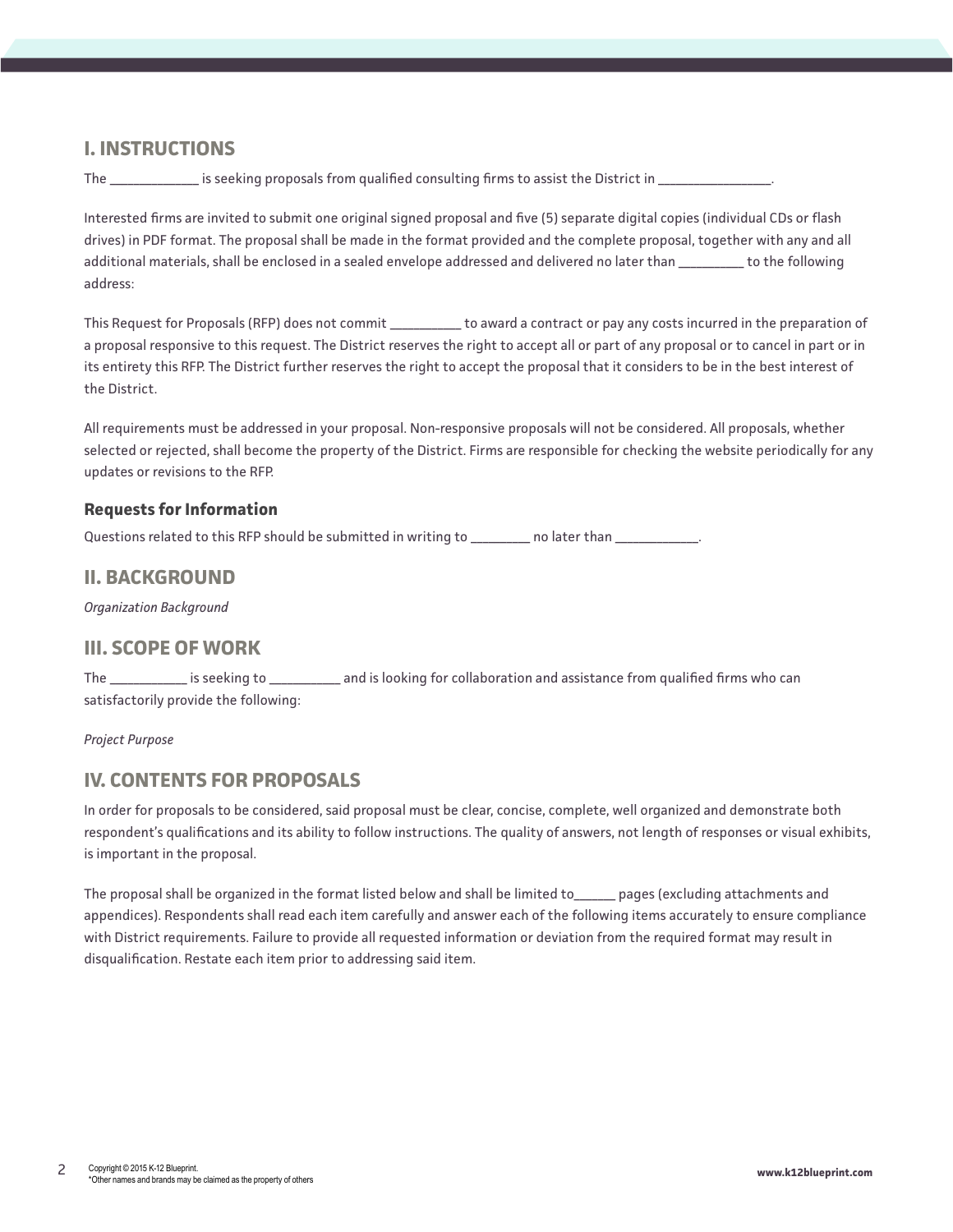## *Instruction to Bidders*

### A. **Submittal Letter**

Include the RFP's title and submittal due date, the name, address, fax number, and telephone number of the responding firm. Include a contact person and corresponding email address. The letter shall state that the proposal shall be valid for a \_\_\_\_ period and that the staff proposed is available immediately to work on this project. The person authorized by the firm to negotiate a contract with the District shall sign the cover letter.

## B. **Description of Firm**

This section should provide information regarding the size, location, nature of work performed, years in business and the approach that will be used in meeting the needs of the District.

### C. **Organizational Structure**

Describe your firm's organizational structure. Supply the names of the professionals who will be responsible for this project. Please provide brief resumes for these individuals.

## D. **References and Description of Experience**

This section should identify similar projects that the firm has completed as outlined in the RFP. Use this section to indicate the areas of expertise of your firm and how the firm's expertise will enable the District to benefit from that expertise. Include the size of at least three (3) school districts with similar demographics and student performance, along with the names of individuals familiar with your work that can be contacted by District staff.

#### E. **Project Overview**

This section should clearly convey the consultant's understanding of the nature of the work related to student academic performance and the general approach the consultant will use to complete the project. This section should include, but not be limited to, a discussion of the organization of the project and a summary of the proposed approach.

#### F. **Detailed Work Plan**

This section of the RFP should include a full description of each step your firm would follow in completing the project. The work description should be in sufficient detail to show a clear understanding of the work and proposed approach. This section should also include a description of the format, content, and level of detail that can be expected for each deliverable. A schedule showing the important milestones should also be included.

### G. **Cost Proposal**

This section must provide a full description of the expected expenditures for the work described in this RFP. The cost proposal must include all consultant fees, preparation of deliverables, travel expenses per trip to Sacramento, printing, etc.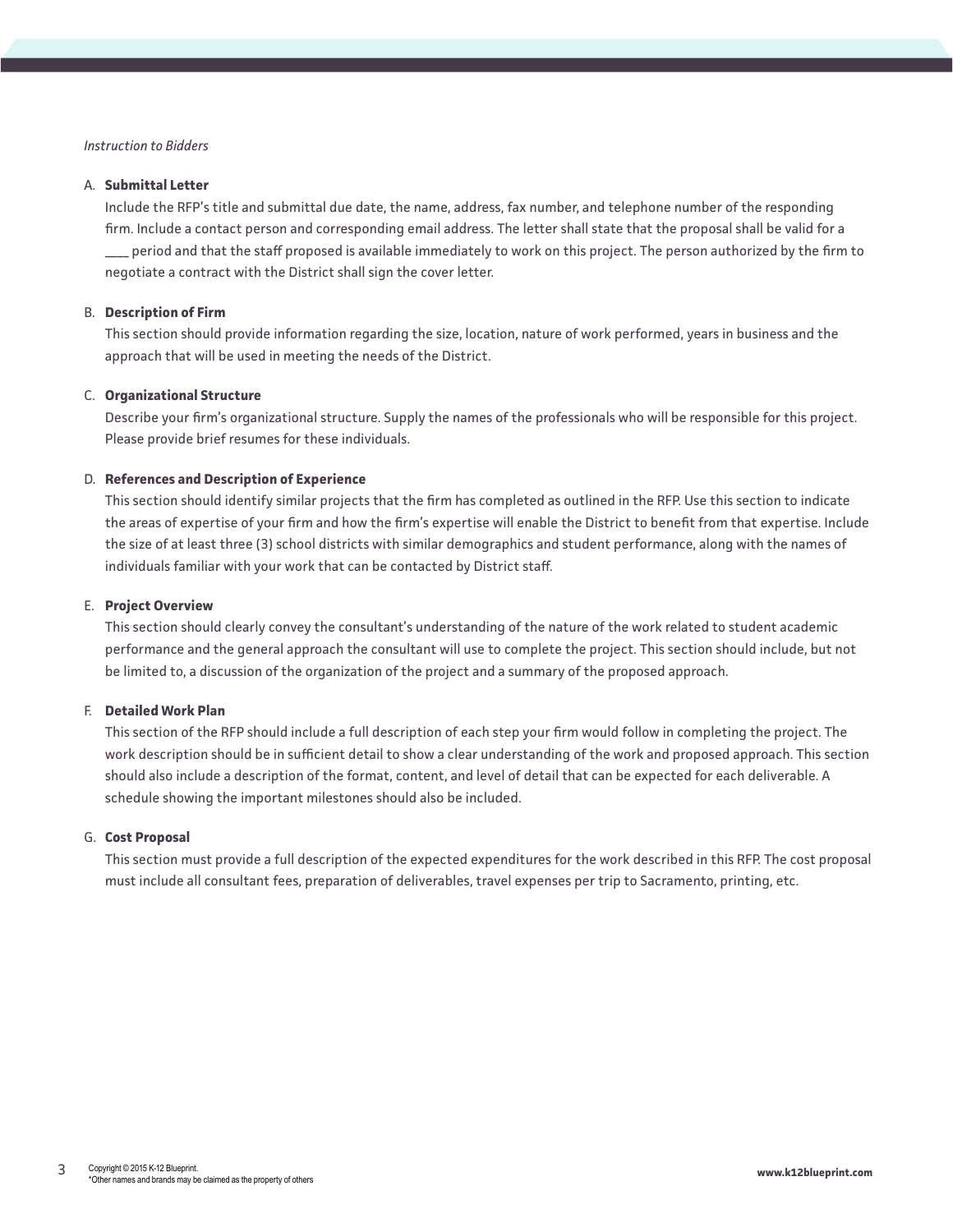# **V. SELECTION CRITERIA**

Consulting firms submitting proposals are advised that all proposals will be evaluated to determine the firm deemed most qualified to meet the needs of the District. The selection criteria will include, but not be limited to, the items listed below:

- A. Demonstrated understanding and responsiveness to the RFP.
- B. Proposals and experience of firm and personnel named in the proposal.
- C. Past experience in assisting \_\_\_\_\_\_\_\_\_\_ in implementing \_
- D. Describe your company's commitment to \_\_\_\_\_\_\_\_\_\_\_\_. Include \_\_\_\_
- E. Project understanding and approach including an understanding of the District.
- F. Satisfaction of previous clients. Provide three (3) references that reflect similar demographics and student performance, and are similar to the work contemplated in this RFP. Include the scope of work for each reference.
- G. Oral interview.
- H. Completeness and quality of the proposal.
- I. Cost proposal.

## **VI. PROCESS FOR SELECTING FIRM**

A Selection Advisory Committee will select and rank in the order of their qualifications those companies deemed to be the most highly qualified to perform the required work.

The Selection Advisory Committee may choose to interview any, all, or none of the respondents as may be in the best interest of the District. If interviews are held, the chairpersons will notify those companies selected as to the place, date, and time. The District will make investigations as necessary regarding the financial stability of any or all respondents and may require review by the District's legal counsel. The names of all firms submitting proposals and the names, if any, selected for interview shall be public information. After award, final ranking, committee comments, and evaluation scores, the contents of all proposals become public information. Firms that have not been selected shall be so notified in writing after the conclusion of the selection process.

Schedule for Submission & Evaluation Process RFP distributed to vendors Deadline for RFP questions Deadline for RFP response to questions Proposals due Evaluation committee review Recommendations to Board of Education Negotiate contract/provider signed contract Contract fully executed Anticipated earliest begin date

Late bids will be returned to the bidder unopened.